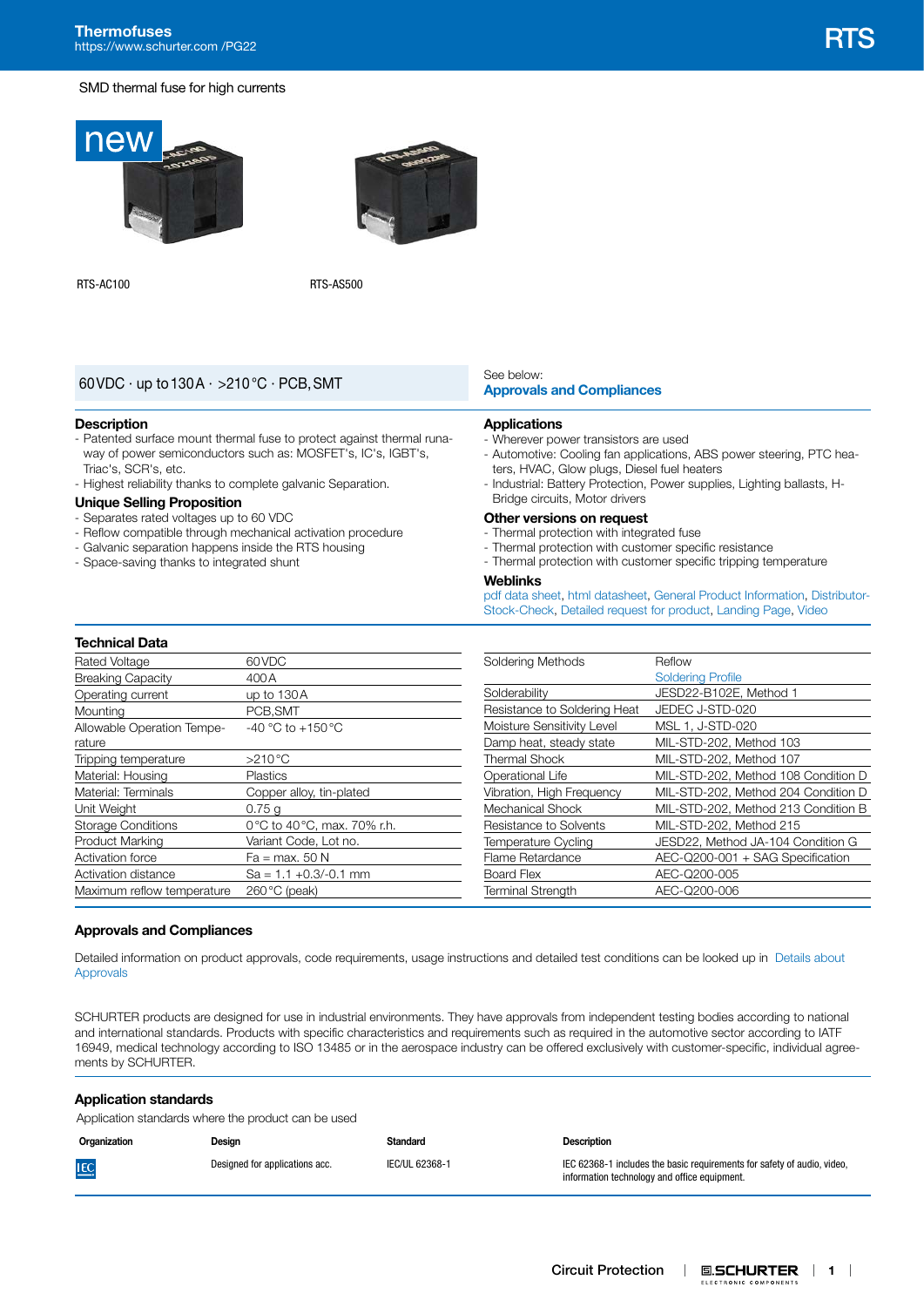# **Compliances**

The product complies with following Guide Lines

| Identification     | <b>Details</b> | Initiator          | <b>Description</b>                                                                                                                                                                                  |
|--------------------|----------------|--------------------|-----------------------------------------------------------------------------------------------------------------------------------------------------------------------------------------------------|
| RoHS               | <b>RoHS</b>    | <b>SCHURTER AG</b> | Directive RoHS 2011/65/EU, Amendment (EU) 2015/863                                                                                                                                                  |
| <b>REACH</b>       | <b>REACH</b>   | <b>SCHURTER AG</b> | On 1 June 2007, Regulation (EC) No 1907/2006 on the Registration,<br>Evaluation, Authorization and Restriction of Chemicals 1 (abbreviated as<br>"REACH") entered into force.                       |
| <b>AEC</b><br>Q200 | Automotive     | <b>SCHURTER AG</b> | AEC-Q200 is a test standard for passive components used in automotive<br>applications. SCHURTER tests components according to the customer's<br>agreement and is certified according to IATF 16949. |

# **Dimension [mm]**

Reflow soldering pads

Activation specification





Activation status



Deactivated: Before reflow the activation button should not be manipulated with a force greater 5 newton.

Activated: Activation after reflow is necessary for the tripping functionality of the RTS. This activation is done by mechanically pressing the activation button with max 50 newton.